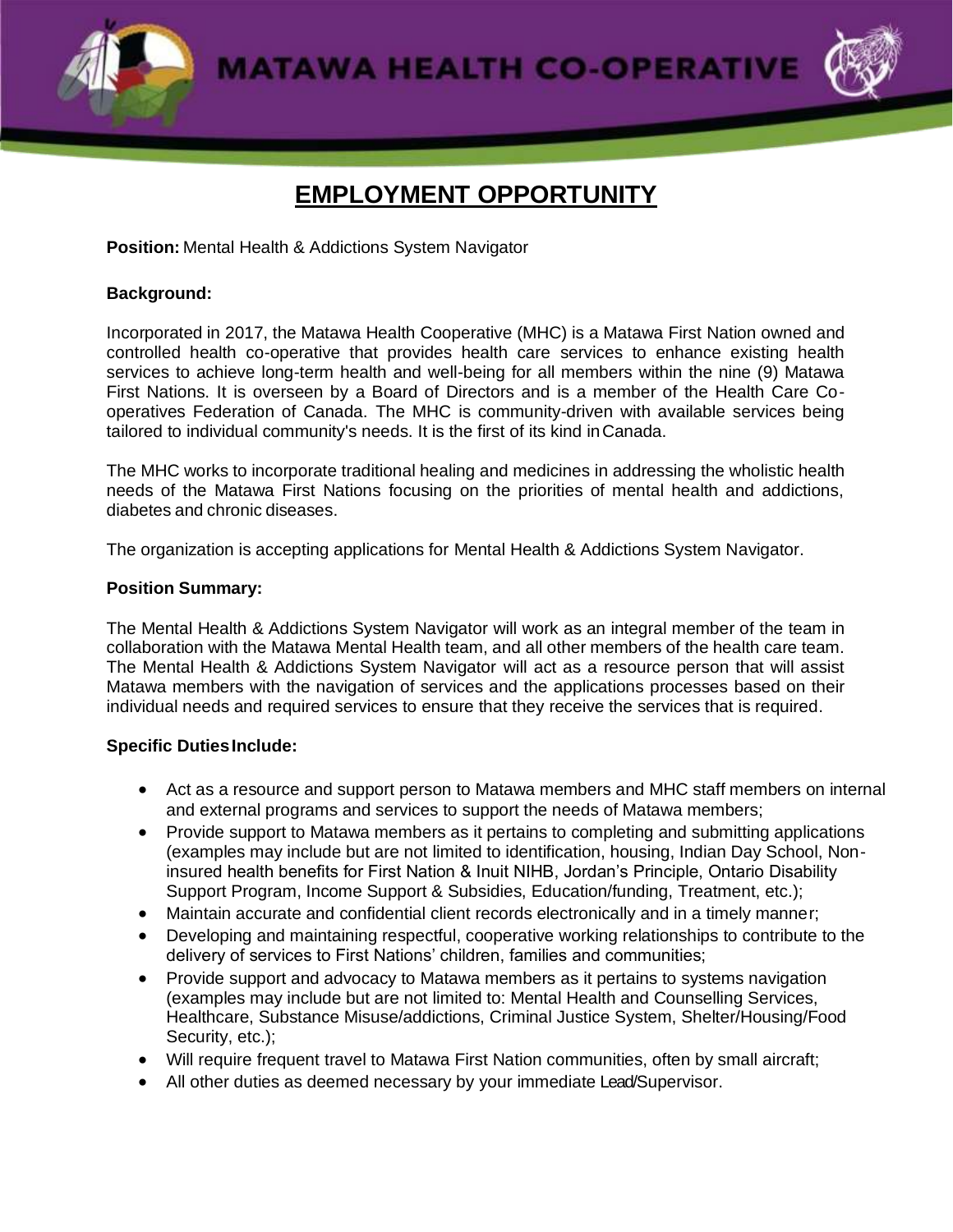## **Preferred Qualifications, Experience, Knowledge and Abilities:**

In addition to the following, the Mental Health & Addictions System Navigator must possess at minimum: a bachelor's degree or diploma in one of the following areas: Social Work, Human Services, Social Services, Psychology, or related field. Must also have at minimum 2 years' experience in working in Social Services sector. Strong working knowledge of Northwestern Ontario's mental health and addiction programs and services, especially those which are intended towards Indigenous populations.

Applicants should have a valid Class G Driver's License and must be willing to provide a police criminal background check and a vulnerable sector check. Finally, the ideal candidate must also have the ability to display and support Matawa Health Co-operative's vision, mission, and goals in providing respectful and effective health care/mental health services.

## **The incumbent should also have proficient knowledge in the following areas:**

- Knowledge of foundational theories, principles, and practices as they relate to Social Services, Social Work, and/or Counselling;
- Knowledge of assessment tools and harm-reduction practices;
- Strong knowledge of practice regulations;
- Familiar with privacy, confidentiality, and duty to report;
- Knowledge of community support services, both in Thunder Bay and in the Matawa communities.
- Knowledge of First Nations culture, history, community-based services, geographic realities, and social conditions within remote First Nations communities.

| Location:                          | Thunder Bay, Ontario (with extensive travel to Matawa road-access and<br>remote communities)                                                                                                                    |
|------------------------------------|-----------------------------------------------------------------------------------------------------------------------------------------------------------------------------------------------------------------|
| Salary:                            | Commensurate with experience                                                                                                                                                                                    |
| Term:                              | Full-Time Position, Dependent on Annual Funding                                                                                                                                                                 |
| How to Apply:                      | Please send your cover letter, resume and three references to:                                                                                                                                                  |
|                                    | Matawa Health Co-operative<br>RE: Mental Health & Addictions System Navigator<br>233 Court Street South, 1 <sup>st</sup> Floor<br>Thunder Bay, ON P7B 2X9<br>Fax: (807) 346-2371<br>Email: careers@matawa.on.ca |
| <b>Deadline: Open Until Filled</b> |                                                                                                                                                                                                                 |

*Matawa First Nations Management has adopted a COVID-19 Vaccination Policy by which all staff, who are eligible, must be fully vaccinated. If you have any questions or concerns regarding this, please contact us.*



233 Court Street S., 1st floor | Thunder Bay, ON P7B 2X9 | TEL 807-346-2370 | TOLL-FREE 1-800-463-2249 | FAX 807-346-2371 | matawa.on.ca